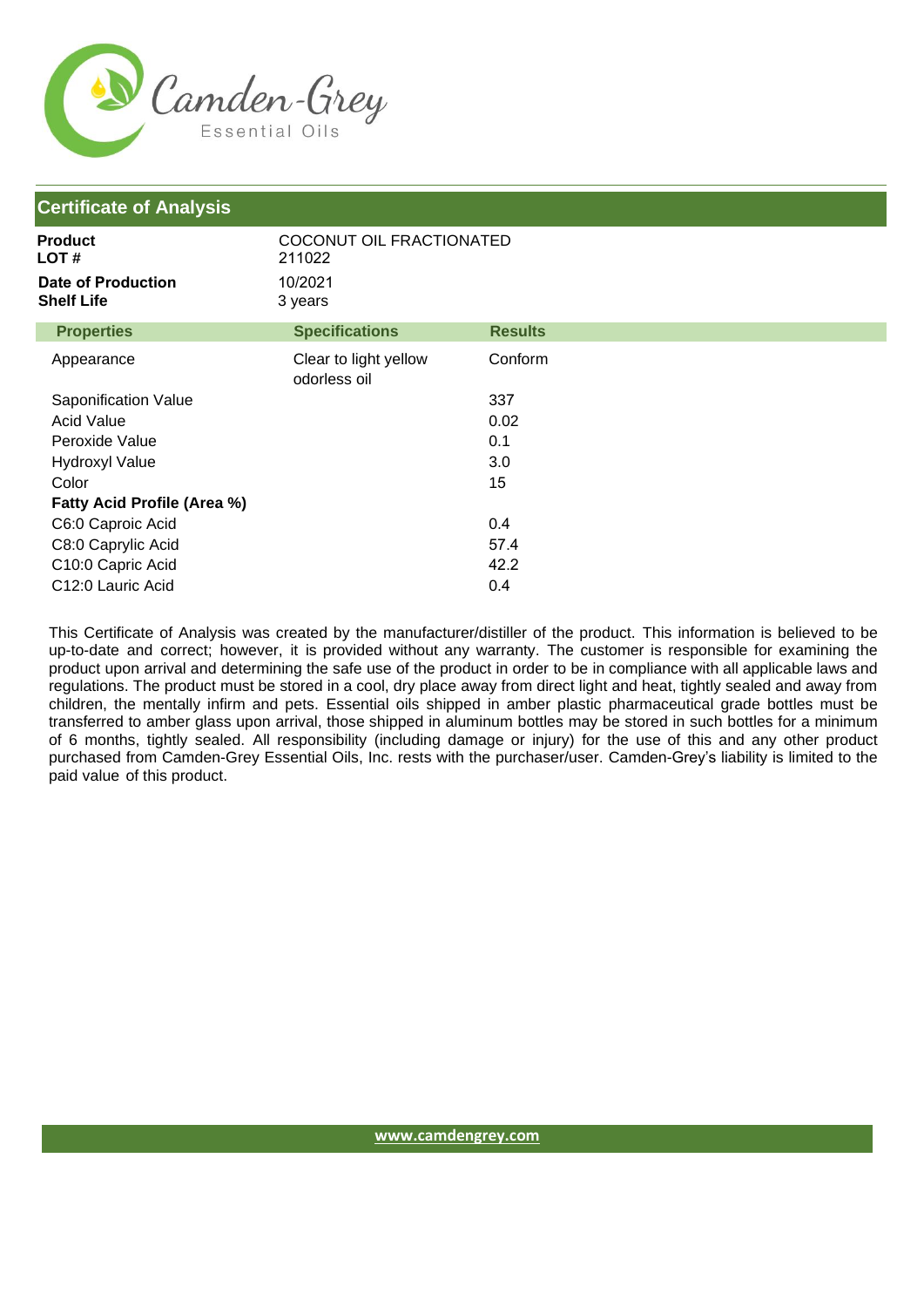

| <b>Certificate of Analysis</b>          |                                       |                |
|-----------------------------------------|---------------------------------------|----------------|
| <b>Product</b><br>LOT #                 | COCONUT OIL FRACTIONATED<br>211004    |                |
| Date of Production<br><b>Shelf Life</b> | 10/2021<br>3 years                    |                |
| <b>Properties</b>                       | <b>Specifications</b>                 | <b>Results</b> |
| Appearance                              | Clear to light yellow<br>odorless oil | Conform        |
| Saponification Value                    |                                       | 336            |
| <b>Acid Value</b>                       |                                       | 0.02           |
| Peroxide Value                          |                                       | 0.1            |
| <b>Hydroxyl Value</b>                   |                                       | 3.0            |
| Color                                   |                                       | 15             |
| Fatty Acid Profile (Area %)             |                                       |                |
| C6:0 Caproic Acid                       |                                       | 0.5            |
| C8:0 Caprylic Acid                      |                                       | 60.2           |
| C10:0 Capric Acid                       |                                       | 39.3           |
| C12:0 Lauric Acid                       |                                       | 0.2            |

This Certificate of Analysis was created by the manufacturer/distiller of the product. This information is believed to be up-to-date and correct; however, it is provided without any warranty. The customer is responsible for examining the product upon arrival and determining the safe use of the product in order to be in compliance with all applicable laws and regulations. The product must be stored in a cool, dry place away from direct light and heat, tightly sealed and away from children, the mentally infirm and pets. Essential oils shipped in amber plastic pharmaceutical grade bottles must be transferred to amber glass upon arrival, those shipped in aluminum bottles may be stored in such bottles for a minimum of 6 months, tightly sealed. All responsibility (including damage or injury) for the use of this and any other product purchased from Camden-Grey Essential Oils, Inc. rests with the purchaser/user. Camden-Grey's liability is limited to the paid value of this product.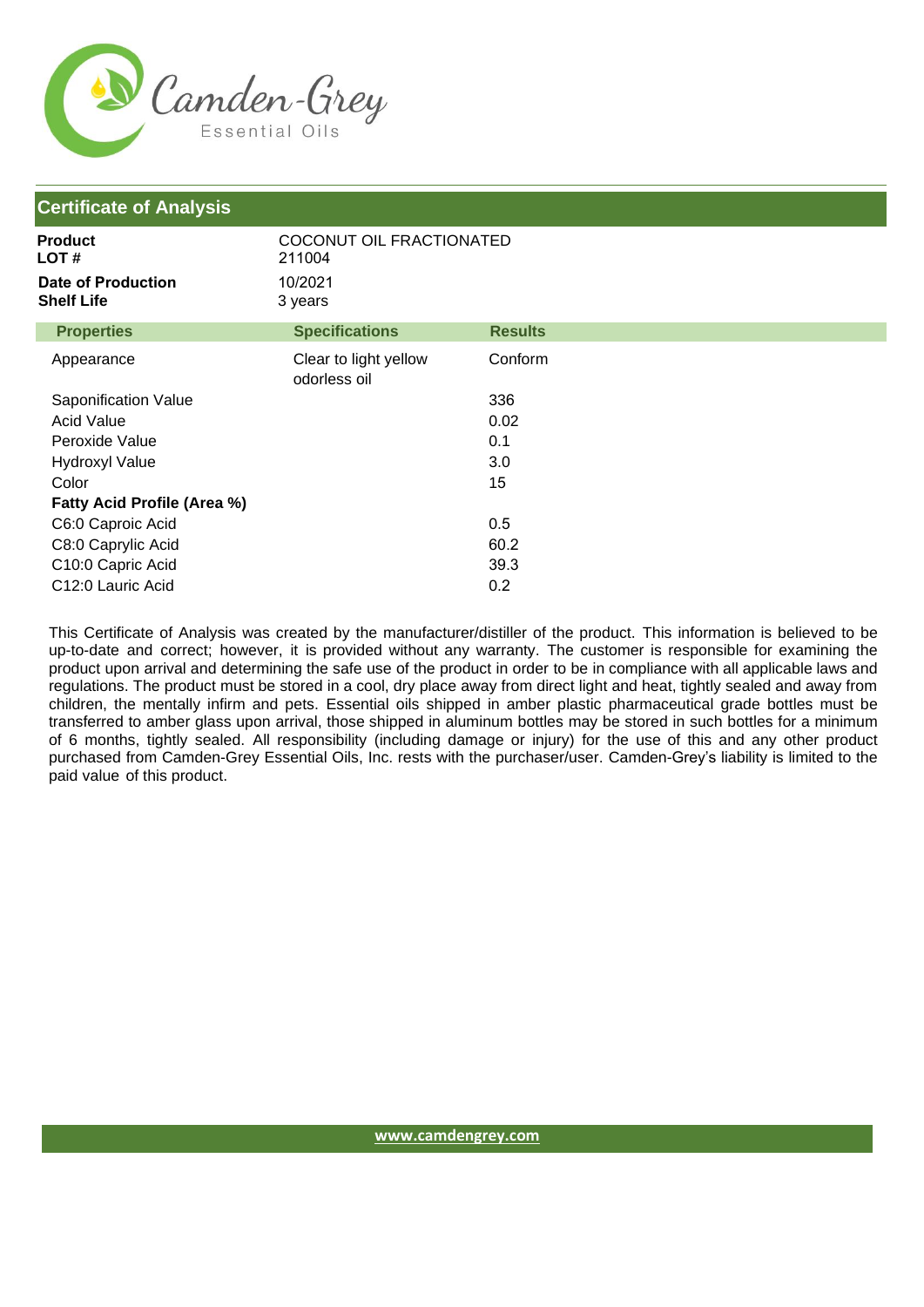

| <b>Properties</b><br><b>Specifications</b><br><b>Results</b><br>Clear to light yellow odorless oil<br>Conform<br>Appearance<br><b>Saponification Value</b><br>336<br><b>Acid Value</b><br>0.03<br>0.03<br>Peroxide Value<br>4.0<br><b>Hydroxyl Value</b><br>Color<br>42<br>Fatty Acid Profile (area %)<br>0.3<br>C6:0 Caproic Acid<br>C8:0 Caprylic Acid<br>60.7<br>C10:0 Capric Acid<br>38.8<br>C12:0 Lauric Acid<br>< 0.1 | <b>Product</b><br>Lot #<br>Shelf Life | COCONUT OIL FRACTIONATED<br>2000014153<br>3 years |  |
|-----------------------------------------------------------------------------------------------------------------------------------------------------------------------------------------------------------------------------------------------------------------------------------------------------------------------------------------------------------------------------------------------------------------------------|---------------------------------------|---------------------------------------------------|--|
|                                                                                                                                                                                                                                                                                                                                                                                                                             |                                       |                                                   |  |
|                                                                                                                                                                                                                                                                                                                                                                                                                             |                                       |                                                   |  |
|                                                                                                                                                                                                                                                                                                                                                                                                                             |                                       |                                                   |  |

This Certificate of Analysis was created by the manufacturer/distiller of the product. This information is believed to be up-to-date and correct; however, it is provided without any warranty. The customer is responsible for examining the product upon arrival and determining the safe use of the product in order to be in compliance with all applicable laws and regulations. The product must be stored in a cool, dry place away from direct light and heat, tightly sealed and away from children, the mentally infirm and pets. Essential oils shipped in amber plastic pharmaceutical grade bottles must be transferred to amber glass upon arrival, those shipped in aluminum bottles may be stored in such bottles for a minimum of 6 months, tightly sealed. All responsibility (including damage or injury) for the use of this and any other product purchased from Camden-Grey Essential Oils, Inc. rests with the purchaser/user. Camden-Grey's liability is limited to the paid value of this product.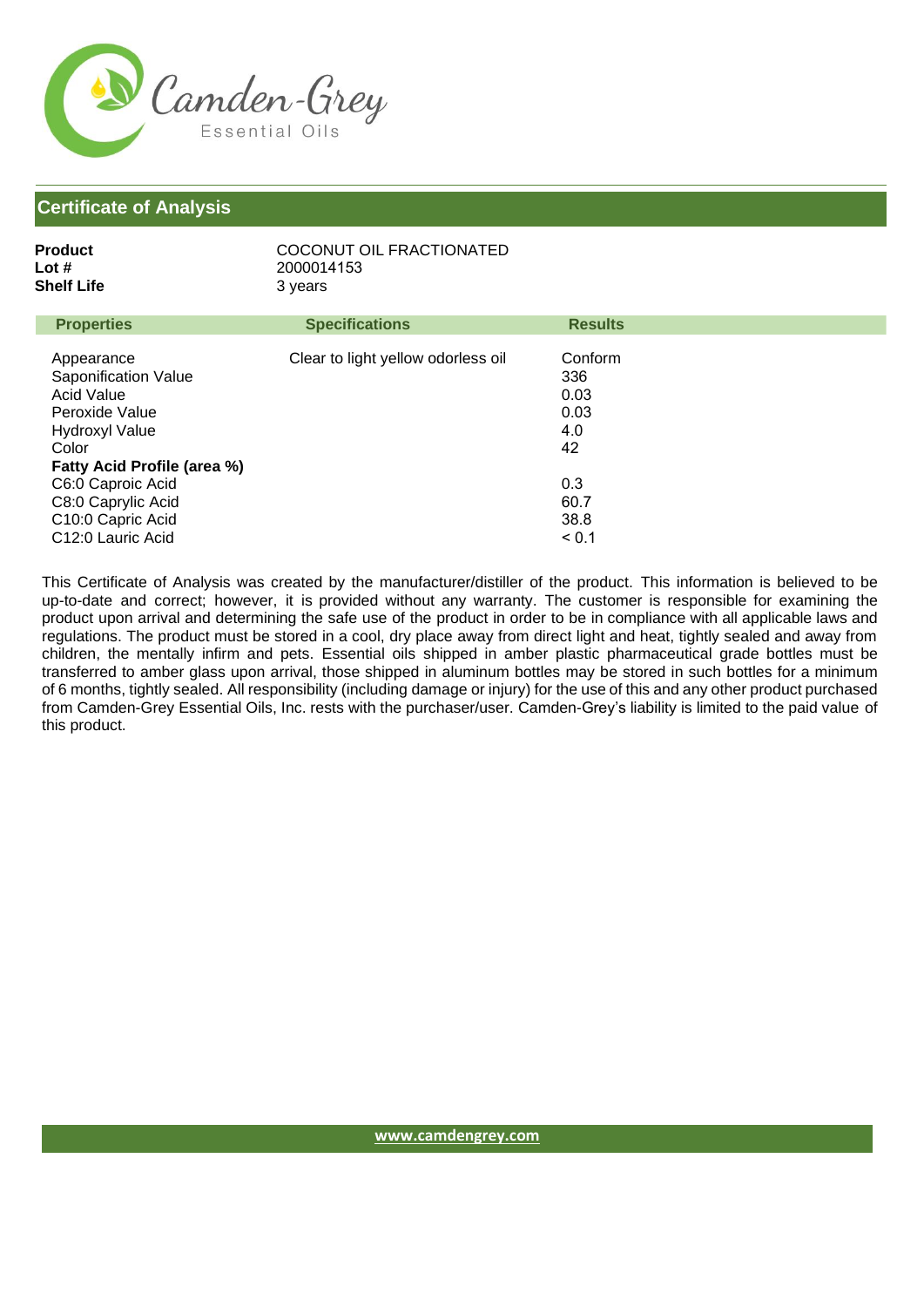

| <b>Properties</b><br><b>Specifications</b><br><b>Results</b><br>Conform<br>Clear to light yellow odorless oil<br>Appearance<br>Saponification Value<br>334.4<br>Acid Value<br>0.04<br>0<br>Peroxide Value<br>3.8<br><b>Hydroxyl Value</b><br>Color<br>18<br>Fatty Acid Profile (area %)<br>C6:0 Caproic Acid<br>0.0<br>C8:0 Caprylic Acid<br>58.2<br>C10:0 Capric Acid<br>41.1<br>C12:0 Lauric Acid<br>0.5 | <b>Product</b><br>Lot #<br>Shelf Life | COCONUT OIL FRACTIONATED<br>2000013478<br>3 years |  |
|------------------------------------------------------------------------------------------------------------------------------------------------------------------------------------------------------------------------------------------------------------------------------------------------------------------------------------------------------------------------------------------------------------|---------------------------------------|---------------------------------------------------|--|
|                                                                                                                                                                                                                                                                                                                                                                                                            |                                       |                                                   |  |
|                                                                                                                                                                                                                                                                                                                                                                                                            |                                       |                                                   |  |

This Certificate of Analysis was created by the manufacturer/distiller of the product. This information is believed to be up-to-date and correct; however, it is provided without any warranty. The customer is responsible for examining the product upon arrival and determining the safe use of the product in order to be in compliance with all applicable laws and regulations. The product must be stored in a cool, dry place away from direct light and heat, tightly sealed and away from children, the mentally infirm and pets. Essential oils shipped in amber plastic pharmaceutical grade bottles must be transferred to amber glass upon arrival, those shipped in aluminum bottles may be stored in such bottles for a minimum of 6 months, tightly sealed. All responsibility (including damage or injury) for the use of this and any other product purchased from Camden-Grey Essential Oils, Inc. rests with the purchaser/user. Camden-Grey's liability is limited to the paid value of this product.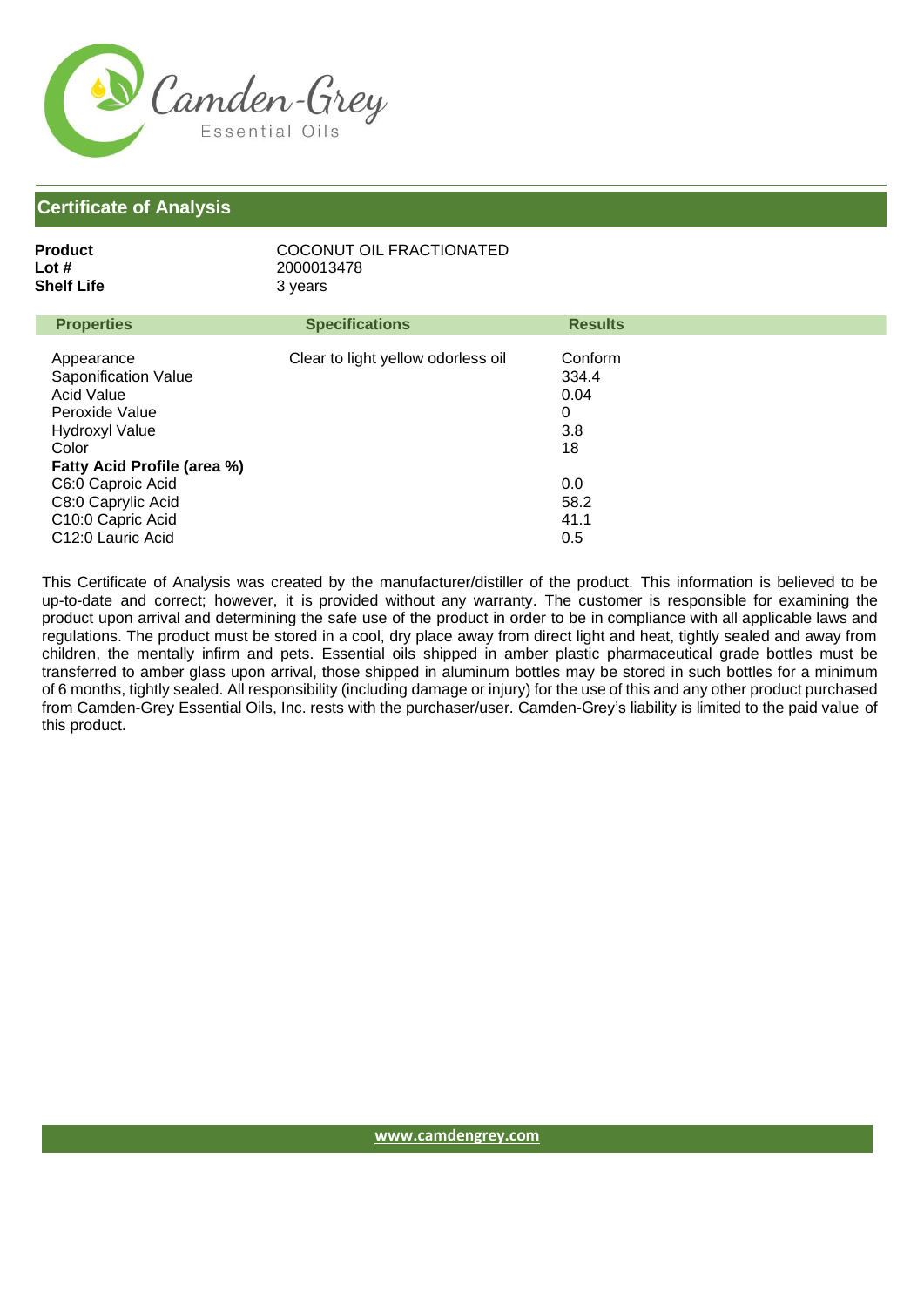

| Product    | COCONUT OIL FRACTIONATED |
|------------|--------------------------|
| LOT #      | 190729                   |
| Shelf Life | 3 years                  |
|            |                          |

| <b>Properties</b>                  | <b>Specifications</b>                 | <b>Results</b> |
|------------------------------------|---------------------------------------|----------------|
| Appearance                         | Clear to light yellow<br>odorless oil | Conform        |
| Saponification Value               |                                       | 334            |
| <b>Acid Value</b>                  |                                       | 0.02           |
| Peroxide Value                     |                                       | 0.1            |
| <b>Hydroxyl Value</b>              |                                       | 3.0            |
| Color                              |                                       | 11             |
| <b>Fatty Acid Profile (Area %)</b> |                                       |                |
| C6:0 Caproic Acid                  |                                       | 0.1            |
| C8:0 Caprylic Acid                 |                                       | 57.8           |
| C10:0 Capric Acid                  |                                       | 42.0           |
| C <sub>12</sub> :0 Lauric Acid     |                                       | 0.1            |

This Certificate of Analysis was created by the manufacturer/distiller of the product. This information is believed to be up-to-date and correct; however, it is provided without any warranty. The customer is responsible for examining the product upon arrival and determining the safe use of the product in order to be in compliance with all applicable laws and regulations. The product must be stored in a cool, dry place away from direct light and heat, tightly sealed and away from children, the mentally infirm and pets. Essential oils shipped in amber plastic pharmaceutical grade bottles must be transferred to amber glass upon arrival, those shipped in aluminum bottles may be stored in such bottles for a minimum of 6 months, tightly sealed. All responsibility (including damage or injury) for the use of this and any other product purchased from Camden-Grey Essential Oils, Inc. rests with the purchaser/user. Camden-Grey's liability is limited to the paid value of this product.